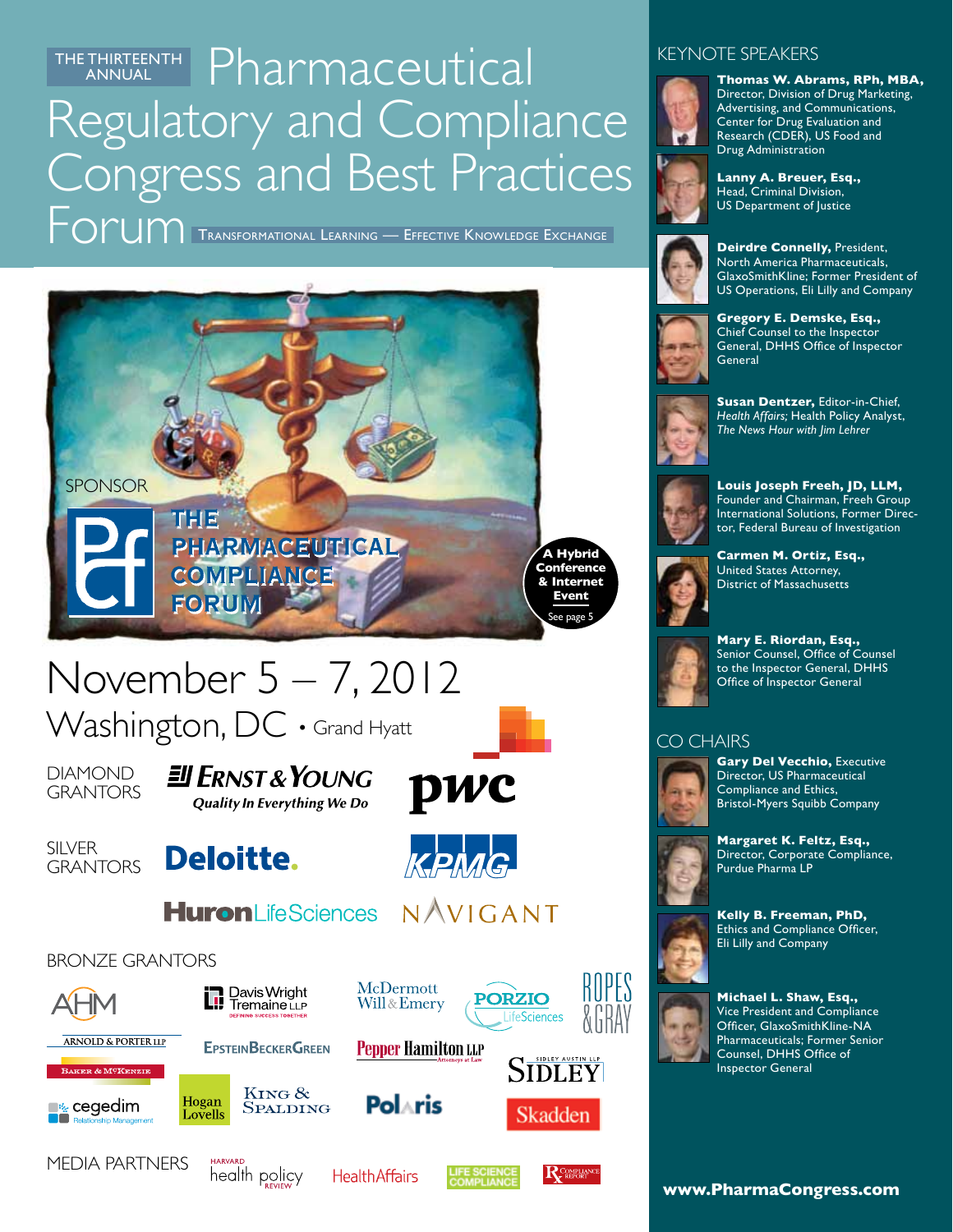## The Thirteenth ANNUAL Pharma Congress

## AGENDA AT A GLANCE

## Featuring Preconferences:

Precon I: Compliance 101 Precon II: Auditing and Monitoring Boot Camp Precon III: A Comprehensive Overview of Pharma and Medical Device Corporate Integrity Agreements (CIAs) Precon IV: The New Era of Scrutiny: FCPA Compliance in Pharma Operations

## Plenary Sessions:

OIG Update DOJ Criminal Division Update Prosecuting Pharma and Device Fraud FDA-DDMAC Update AUSA Panel Qui Tam Panel State Enforcement Panel Best Practices in Negotiating and Implementing CIAs State Disclosure, Federal Sunshine Act and Global Transparency Life Sciences in America the Morning after the Election Managing Internal and External Investigations PhRMA's New Compliance Work Group Update Global Pharma and Device Compliance Issues and Strategies

## And Mini Summits:

Mini Summit I: Co-pay Coupon Litigation Update Mini Summit II: What Enhanced Obligations in CIAs and DPAs say about Agency Expectations for Compliance Programs Mini Summit III: Compliance Issues in Global R&D and Medical Affairs Mini Summit IV: US Disclosure Implementation Update Mini Summit V: Medical Device Compliance Issues Update Mini Summit VI: Global Pharma and Device Compliance Issues Mini Summit VII: Anticorruption, Including FCPA and UK Bribery Act Update Mini Summit VIII: Fair Market Value Update Mini Summit IX: Enforcement Threat Against Individuals Mini Summit X: Global Transparency Update Mini Summit XI: Special Compliance Issues and of Small Pharma and Medical Device Companies Mini Summit XII: Integrating a Culture of Ethics into Your Compliance Program Mini Summit XIII: Government Price Reporting Update Mini Summit XIV: Clinical Trial Disclosure and Results Reporting Liability under FDAAA, Section 801 Mini Summit XV: Board and Management Certifications and Working with an IRO Mini Summit XVI: Drug Samples Disclosure: The Next Horizon? Mini Summit XVII: Professional Responsibilities for Compliance Officers and In-house Counsel in the Pharmaceutical, Biotech and Medical Device Industries

Mini Summit XVIII: Compliance Program Innovation

#### **SAVE THESE DATES!** Hybrid Conferences & Internet Events

Fifth Annual Summit on Disclosure, Transparency and Aggregate Spend for Drug, Device and Biotech Companies

Media Partners: *Harvard Health Policy Review, Health Affairs,* and *RxCompliance Report*

**February 19 – 21, 2013, Washington, DC www.DisclosureSummit.com** 

#### Sixth International Pharmaceutical Compliance Congress

Sponsored by International Society of Healthcare Compliance Professionals

Cosponsored by Pharmaceutical Compliance Forum

Media Partners: *Life Science Compliance*  and *RX Compliance Report*

#### **May 21 – 23, 2013, Madrid, Spain**

**www.InternationalPharmaCongress.com**

## Who Should Attend:

- • Pharmaceutical and Health Care Executives and Board Members
- Compliance Executives
- • Health Plan, Health System and Physician Organizations
- Medical Directors
- **Physicians**
- Pharmacists and Pharmacy Technicians Purchasers, including Private Employers and Public Purchasers
- Pharmaceutical Manufacturers
- Generic Pharmaceutical Manufacturers
- Site Management Organizations
- Clinical Research Organizations
- Pharmacy Benefit Management Companies
- Nurses
- • Health Plans and Health Insurers
- Wholesale, Retail, Mail Order and Internet Pharmacies
- • Health Care Attorneys and In-house Counsel
- • Compliance Officers
- Privacy Officers
- Ethics Officers
- • Food and Drug Law Attorneys
- Pharmaceutical Consultants
- • Investment Bankers
- • Venture Capitalists
- • Health Care Regulators and Policy Makers
- **Health Services Researchers**  and Academics
- • Auditors

## About the Congress Sponsor



PHARMACEUTICAL **COMPLIANCE FORUM** 

The Pharmaceutical Compliance Forum (PCF) is a coalition of senior compliance professionals and legal counsel from more than 50 of the largest research-based pharmaceutical manufacturers. The PCF was founded in early-1999 by compliance professionals from the pharmaceutical industry to promote effective corporate compliance programs. The members meet twice a year, for two days, focusing on open and informal sharing of compliance information, best practices, and current developments in the field, and sponsors a three-day compliance congress each Fall. For membership information, contact Tim Bower at 215-599-6617 or via email at info@PharmaComplianceForum.org. Please visit their website at www.PharmaComplianceForum.org.

#### **EXHIBIT AND SPONSORSHIP OPPORTUNITIES**

Take advantage of this unique opportunity to expand your reach! The Congress is attended by highly influential and experienced professionals. Sponsorship offers you strategic positioning as an industry leader. For more information call 206- 673-4815 or email exhibits@hcconferences.com.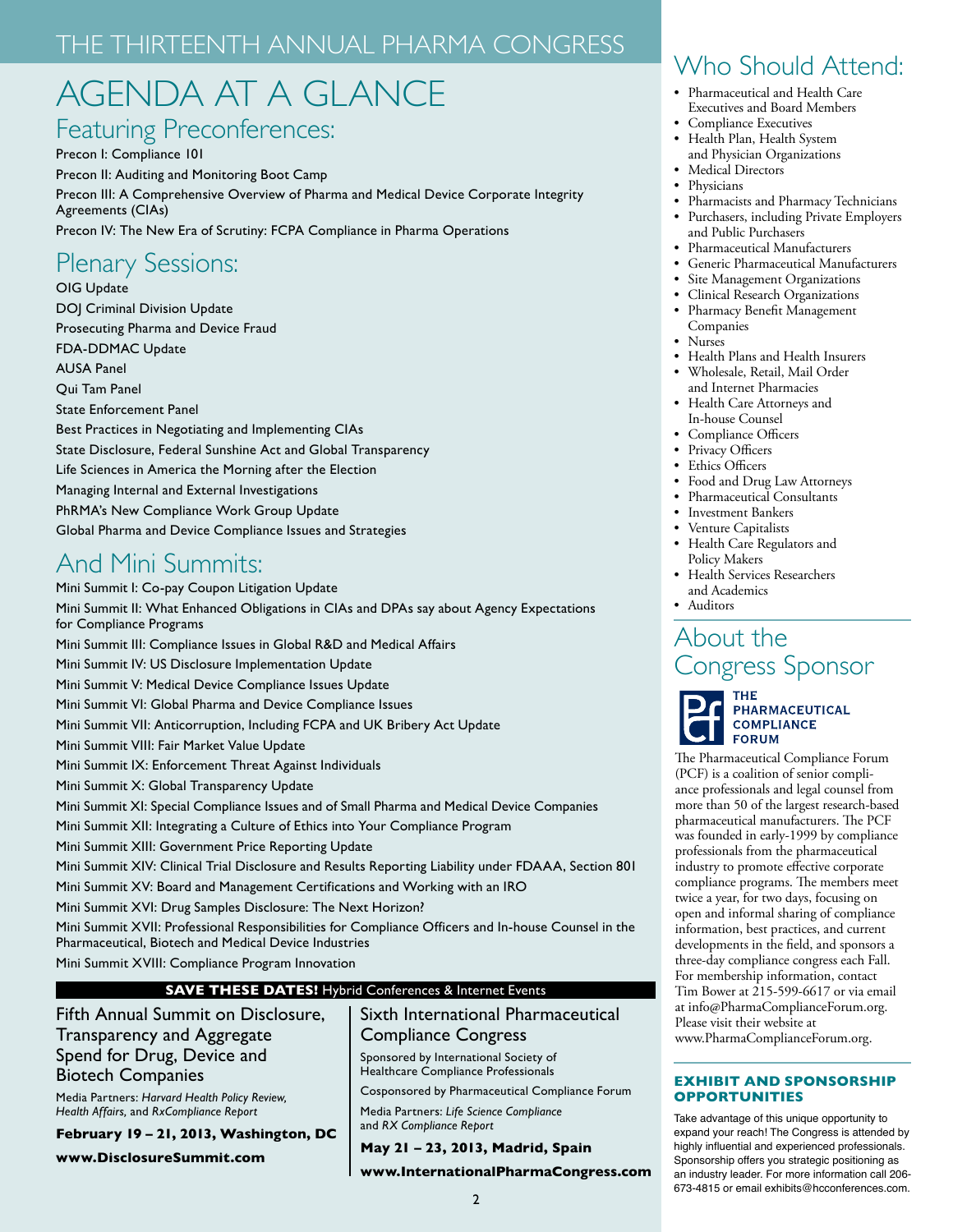## Monday, November 5, 2012

#### **PRECONFERENCE SYMPOSIA**

**7:30 am Congress Registration Opens 8:30 am Preconferences Commence** *(Choose one)*

#### **Preconference I: Compliance 101**

- Overview of Pharma Compliance Programs
- Key Laws, Regulations, and Guidance:
- OIG Compliance Program Guidance for Pharmaceutical Manufacturers
- Federal Sentencing Guidelines
- PhRMA Code
- FDA Regulations
- Important Settlements with the Government
- Implementing the Seven Elements of a Compliance Program
- Practical Advice and Best Practices for Policy Development, Training, Communications, Monitoring, Auditing, and Corrective Actions
- Sales and Marketing Compliance
- Med Affairs and Clinical Compliance
- International Compliance
- Interactive Group Discussion of Hypothetical Scenarios

**8:30 am Welcome and Introduction** 

**Gary Del Vecchio,** *Executive Director, US Pharmaceutical Compliance and Ethics, Bristol-Myers Squibb Company, Plainsboro, NJ*

**Margaret K. Feltz,** *Director, Corporate Compliance, Purdue Pharma LP, Stamford, CT*

**Michael Kendall, Esq.,** *Partner and Head, White-Collar Defense Group, McDermott Will & Emery LLP; Former Deputy Associate Attorney General and Counselor, United States Department of Justice; Former Assistant United States Attorney, United States Attorney's Office, District of Massachusetts, Boston, MA*

**Janet L. "Lucy" Rose,** *President, Lucy Rose and Associates, LLC; Former Director, Division of Drug Marketing, Advertising, and Communications (DDMAC); Former Director, Office of Training and Communications, Center for Drug Evaluation and Research (CDER), Food and Drug Administration, Washington, DC*

**Kelly B. Freeman, PhD,** *Senior Director, Ethics and Compliance, Eli Lilly and Company, Indianapolis, IN (Co chair)*

**11:30 am Preconference Adjournment; Lunch on your Own**

#### **Preconference II: Auditing and Monitoring Boot Camp**

- Compliance Auditing Best Practices
	- Drivers for Renewed Focus on Compliance Auditing Data Collection, Analysis and Reporting, etc.
	- Sample Compliance Auditing Cycle/Approach
	- The Use of Risk Assessments to Guide Audit Planning
	- Compliance Audit Focus Areas Where are we seeing the highest risks?
	- Legal Considerations When should an audit be privileged, if ever?
- Compliance Monitoring Best Practices
	- Drivers for Increased Importance of Compliance Monitoring CIA's, Commercial, R&D, etc.
	- Types of Monitoring Physical, Electronic, Risk-Based Targeting and Scoring Process
	- Legal Considerations
	- Panel/Audience Discussion on Different Approaches, Perspectives and Practices
- A Look to the Future: What's Needed, What's Wanted, and What Do We Need to Get There in the Next 2-5 Years?

#### **8:30 am Welcome and Introduction**

**Thomas C. Frongillo, Esq.,** *Partner, Head of Litigation (Boston Office) and Co-Chair of the White Collar Criminal Practice, Weil Gotshal & Manges, Boston, MA*

**Noor Haq, MS, MBA,** *Director, Compliance, Healthcare* 

*Compliance Internal Audit, Amgen, Inc., Los Angeles, CA* **Jeffrey L. Handwerker, Esq.,** *Partner, Arnold & Porter LLP, Washington, DC*

**Michael Hercz, Esq.,** *Director, Audit and Enterprise Risk Services, Deloitte & Touche LLP; Former Vice President and Chief Compliance Officer, Victory Pharmaceuticals, Inc., Costa Mesa, CA*

**Jeff Rosenbaum,** *Vice President, Chief Compliance Officer, Vertex Pharmaceuticals; Former Global Head, Ethics & Compliance, Novartis Oncology, Boston, MA*

**Vickie L. McCormick,** *Vice President, Health Care Compliance, DePuy, Inc.; Chief Compliance Officer, DePuy Orthopaedics, Inc.; Former Chief Compliance Officer, St. Jude Medical, Warsaw, IN*

**L. Stephan Vincze, JD, LL M, MBA,** *Director, Audit and Enterprise Risk Services, Deloitte & Touche LLP; Former Vice President, Ethics and Compliance Officer/Privacy Officer, TAP Pharmaceutical Products Inc., Boston, MA (Co chair)*

**11:30 am Preconference Adjournment; Lunch on your Own**

#### **Preconference III: A Comprehensive Overview of Pharma and Medical Device Corporate Integrity Agreements (CIAs)**

- Lessons Learned from the New and Sunsetting CIAs
- CIA Implementation The First 120 Days and Organizational Challenges
- Key Considerations Relating to the "Evolved" CIA

All attendees of this session receive a comprehensive compendium of Pharma and Device CIAs.

**8:30 am Welcome and Introduction**

**Clive Davis, Esq.** (Invited), *Vice President and Chief Compliance Officer, Corporate Compliance, UCB Inc.; Former Senior Corporate Counsel, Pfizer, Atlanta, GA*

**Tracy Mastro, MPH,** *Senior Director, Life Sciences Advisory Services, Huron Consulting Group, Washington, DC*

**Bert Weinstein, Esq.,** *Vice President, Corporate Compliance, Purdue Pharma LLP; Former Member, PCF Executive Committee, Stamford, CT*

**Wendy C. Goldstein, Esq.,** *Partner, Epstein Becker & Green, New York, NY (Co chair)*

**Paul J. Silver,** *Practice Leader, Life Sciences Advisory Services, Huron Consulting Group, Atlanta, GA (Co chair)*

**11:30 am Preconference Adjournment; Lunch on your Own**

#### **Preconference IV: The New Era of Scrutiny: FCPA Compliance in Pharma Operations**

- An Overview of Compliance Risks Facing Pharma Companies, Drawn from:
- **Recent FCPA Enforcement Actions**
- Historical Study of Pharma Companies Involved in the Iraq Oil-for-Food Scandal
- Risk Awareness for Trends in Pharma International Operations
- Emerging Compensation Issues
- Emerging Distribution Channel Issues
- Managing and Prioritizing Risk
- **8:30 am Welcome and Introduction**

**Gregory Paw, Esq.,** *Partner, Pepper Hamilton LLP; Former Director, Division of Criminal Justice, Office of the New Jersey Attorney General; Former Deputy US Attorney, Eastern District of Pennsylvania; Former Deputy Chief, Regime Crimes Liaison Office in Iraq, Philadelphia, PA* **Jim Bucknam, Esq.** (Invited), *Chief Executive Officer, Freeh Group International Solutions; Former Executive Vice President for Risk Management and Compliance, Kroll; Former Senior Advisor, FBI Director Louis J. Freeh; Former Assistant US Attorney, Southern District of New York, Washington, DC*

**11:30 am Preconference Adjournment; Lunch on your Own**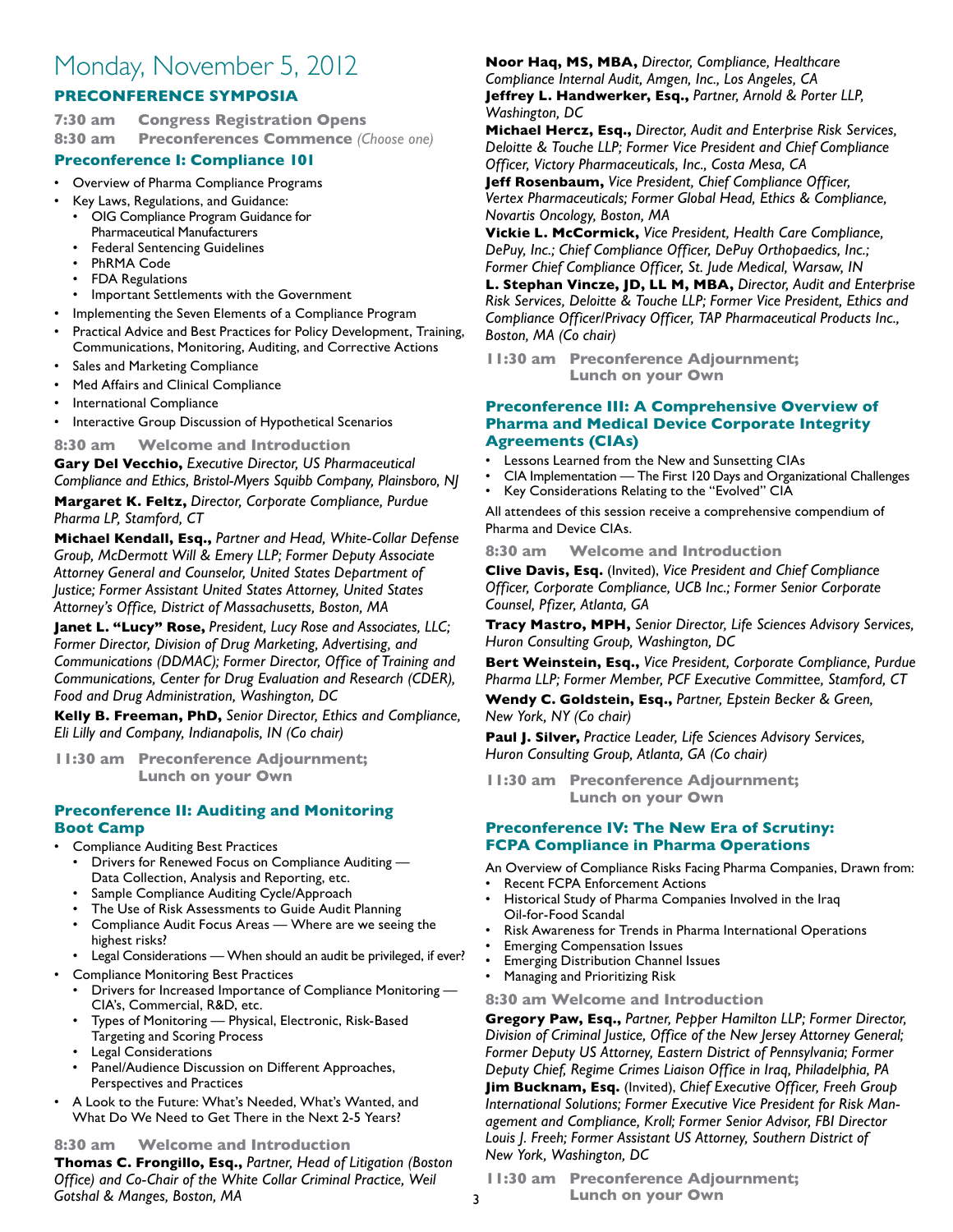## Monday, November 5, 2012

#### **PHARMA CONGRESS: AGENDA DAY I**

**12:00 pm Meet and Greet in Exhibit Hall** 

**1:00 pm Welcome and Introduction**

**Kelly B. Freeman, PhD,** *Senior Director, Ethics and Compliance, Eli Lilly and Company; Executive Committee Member, Pharmaceutical Compliance Forum, Indianapolis, IN (Co chair)*

**Michael L. Shaw, Esq.,** *Vice President and Compliance Officer, GlaxoSmithKline-NA Pharmaceuticals, Philadelphia, PA (Co chair)*

#### **1:15 pm Keynote**

**Deirdre Connelly,** *President - North America Pharmaceuticals, GlaxoSmithKline; Former President of US Operations, Eli Lilly and Company, Philadelphia, PA*

#### **1:45 pm Keynote: OIG Update**

**Gregory E. Demske, Esq.,** *Chief Counsel to the Inspector General, Office of Inspector General, Department of Health and Human Services, Washington, DC*

**Mary E. Riordan, Esq.,** *Senior Counsel, Office of Counsel to the Inspector General, Office of Inspector General, Department of Health and Human Services, Washington, DC*

#### **2:45 pm Keynote: DOJ Criminal Division Update**

**Lanny A. Breuer, Esq.,** *Head, Criminal Division, US Department of Justice; Former Special White House Counsel; Former Assistant District Attorney, New York City, Washington, DC*

**3:15 pm Break**

**3:45 pm Keynote: Prosecuting Pharma and Device Fraud**

**Carmen M. Ortiz, Esq.,** *United States Attorney, District of Massachusetts, Boston, MA*

#### **4:15 pm AUSA Panel**

**Paul Kaufman, Esq.,** *Assistant US Attorney and Chief, Civil Health Care Fraud, United States Attorney's Office, Eastern District of New York, Brooklyn, NY*

**Marilyn May, Esq.,** *Assistant US Attorney, United States Attorney's Office, Eastern District of Pennsylvania, Philadelphia, PA*

**Maureen Ruane, Esq.**, *Assistant US Attorney and Chief, Health Care and Government Fraud Unit, Criminal Division, United States Attorney's Office, District of New Jersey, Newark, NJ*

**Susan Winkler, Esq.,** *Assistant US Attorney, United States Attorney's Office, District of Massachusetts, Boston, MA*

**John T. Bentivoglio, Esq.,** *Partner, Skadden Arps LLP; Former Special Counsel for Healthcare Fraud and Chief Privacy Officer, US Department of Justice, Washington, DC (Moderator)*

**5:00 pm Keynote: FDA-DDMAC Update**

**Thomas W. Abrams, RPh, MBA,** *Director, Office of Prescription Drug Promotion, Center for Drug Evaluation and Research, US Food and Drug Administration, Silver Spring, MD*

**5:30 pm Adjournment and Networking Reception** 

### Tuesday, November 6, 2012

#### **PHARMA CONGRESS: AGENDA DAY II**

**7:00 am Registration Opens** 

**7:30 am Continental Breakfast and Optional Table Discussion Topics in Exhibit Hall**

Discussion topics will be identified onsite.

#### **MORNING PLENARY SESSION**

**8:30 am Welcome and Introduction to Day II Morning Plenary Session**

**Gary Del Vecchio,** *Executive Director, US Pharmaceutical Compliance and Ethics, Bristol-Myers Squibb Company, Plainsboro, NJ (Co chair)* 

**8:45 am Qui Tam Panel**

**Erika A. Kelton, Esq.,** *Partner, Phillips & Cohen LLP, Washington, DC*

**Daniel R. Miller, Esq.,** *Partner, Berger & Montague, PC; Former Deputy Attorney General, Delaware Department of Justice, Philadelphia, PA*

**Michael A. Morse, Esq.,** *Partner, Pietragallo Gordon Alfano Bosick & Raspanti, LLP; Former Assistant District Attorney, Philadelphia District Attorney's Office, Philadelphia, PA*

**Joseph E. B. "Jeb" White, Esq.,** *Partner, Nolan & Auerbach, PA, Philadelphia, PA*

**Kirk Ogrosky, Esq.,** *Partner, Arnold & Porter; Former Deputy Chief, Fraud Section, US Department of Justice Washington, DC (Moderator)*

#### **9:30 am State Enforcement Panel**

**Jacob Bergman, Esq.** (Invited), *Special Assistant Attorney General, Medicaid Fraud Control Unit, NY Office of the Attorney General, New York, NY*

**Keesha Mitchell, Esq.,** *Chief, Health Care Fraud Section, Director, Medicaid Fraud Control Unit, Ohio Attorney General's Office, Columbus, OH*

**Cynthia O'Keeffe,** *Deputy Chief, Civil Medicaid Fraud Division, Texas Office of the Attorney General, Austin, TX*

**Nicholas N. Paul, Esq.** (Invited), *Supervising Deputy Attorney General, Bureau of Medi-Cal Fraud and Elder Abuse, Office of the Attorney General, California Department of Justice San Diego, CA*

**Virginia "Ginny" A. Gibson, Esq.,** *Partner, Hogan Lovells US LLP; Former Executive Assistant US Attorney, United States Attorney's Office, Eastern District of Pennsylvania, Philadelphia, PA (Moderator)*

**10:15 am Break**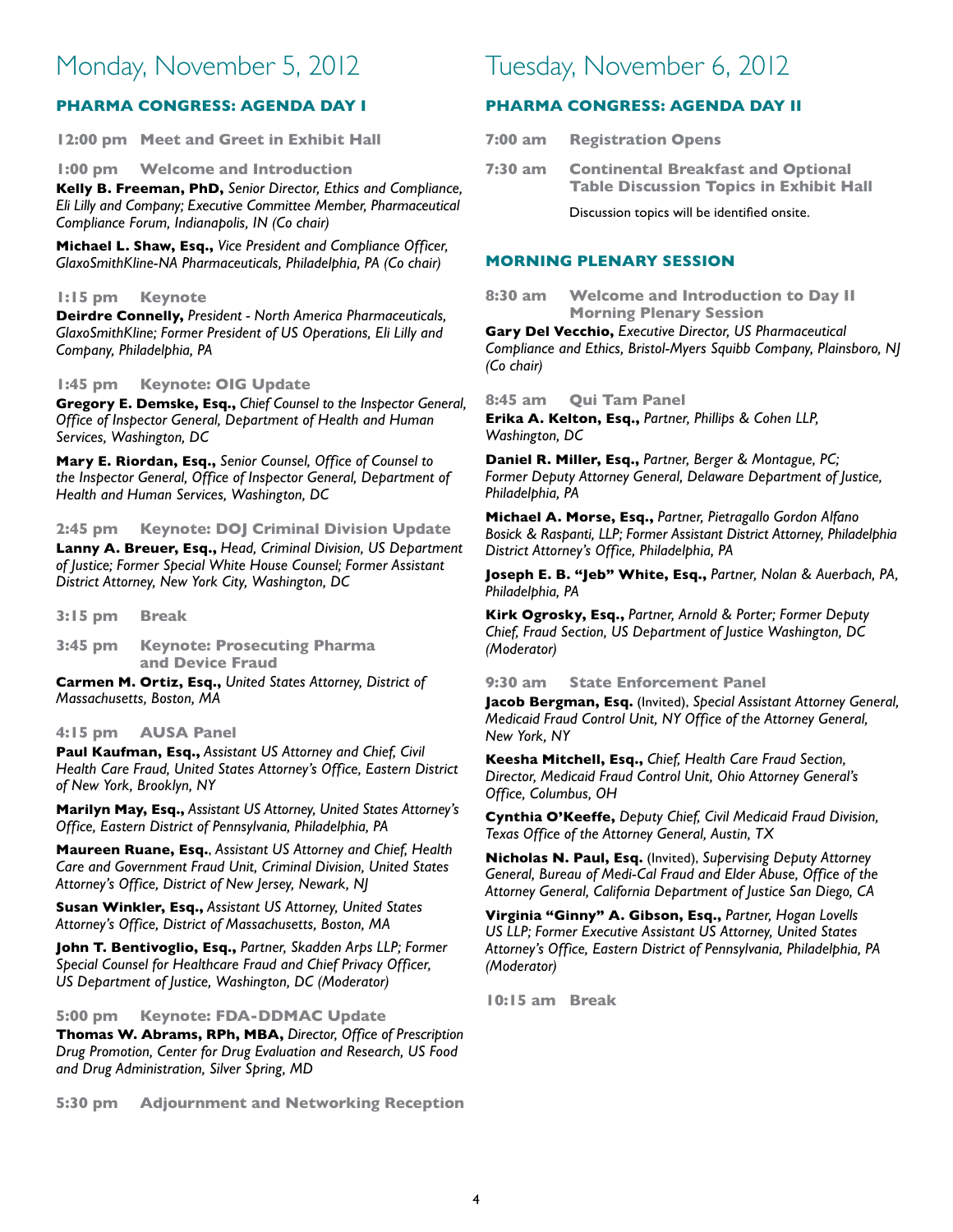**10:45 am Best Practices in Negotiating and Implementing CIAs**

**Cynthia Cetani,** *Vice President, Ethics and Compliance, Chief Compliance Officer, Novartis Pharmaceuticals Corporation, New York, NY*

**Kris Curry,** *Vice President, Health Care Compliance, Johnson & Johnson Pharmaceuticals, Titusville, NJ*

**Lauran S. D'Alessio,** *Vice President and Compliance Officer, Merck & Co., Whitehouse Station, NJ*

**Michael L. Shaw, Esq.,** *Vice President and Compliance Officer, GlaxoSmithKline-NA Pharmaceuticals; Former Senior Counsel, Office of Inspector General, Philadelphia, PA*

**Thomas A. Gregory, CFA, MBA,** *Partner, Fraud Investigation and Dispute Services, Ernst & Young LLP, Atlanta, GA (Moderator)*

- **11:30 am Panel: State Disclosure Laws, Federal Sunshine Act and Global Transparency Initiatives**
- US Sunshine Act

**Niall Brennan, MPP** (Invited), *Acting Director, Policy and Data Analysis Group, Centers for Medicare and Medicaid Services, Washington, DC*

• State Disclosure Laws

**Trudy J. Seeley,** *Senior Manager, Transparency Operations, Sanofi US, Bridgewater, NJ*

• Global Transparency

**Katrina S. Cahill,** *Senior Manager, Corporate Compliance - Global Transparency Lead, Biogen Idec, Weston, MA*

• Global Transparency Industry Surveys US, EMEA, APAC **William E. Buzzeo, MS,** *Vice President and General Manager, Compliance Solutions Division, Cegedim Relationship Management, Richmond, VA* 

**Jonathon Kellerman,** *Principal, Pharmaceutical and Life Sciences Advisory Services, PwC, Florham Park, NJ (Moderator)*

**12:15 pm NETWORKING LUNCHEON** 

 **Optional Luncheon Presentation: Mandatory Exclusion: Making Better Use of the Double-Edged Sword**

Attendance limited to 150 due to limitations in meeting room capacity.

**Paul E. Kalb, JD, MD,** *Partner and Global Coordinator, Life Sciences Practice, Sidley Austin LLP, Washington, DC*

## **PARTICIPATION OPTIONS**

#### Traditional Onsite Attendance

Simply register, travel to the conference city and attend in person.

PROS: subject matter immersion; professional networking opportunities; faculty interaction.



**Onsite** 

#### **MINI SUMMITS BLOCK A** *— 1:15 pm to 2:30 pm*

#### **Mini Summit I: Co-pay Coupon Litigation Update**

- Allegations that Pharma Co-pay Programs Constitute Violations of RICO, Robinson-Patman, and/or State Insurance Fraud Prohibitions
- Overview of Related Litigation, the Evolution in the Underlying Theories, and their Procedural Posture
- Damage Calculation Models Pre- and Post-Discovery
- Data that may support key defense arguments
- Compliance Approaches Taken by Companies both Pre- and Post-Litigation
- Survey Results Related to Pharmaceutical Companies' Responses to the Litigation
- The Recent Legislative Changes in Massachusetts and the Ambiguities in the Language
- Survey Results Related to Key Massachusetts Interpretive Issues

**1:15 pm Panel Discussion**

**Perry Goldman, Esq.,** *Vice President and Deputy General Counsel, Onyx Pharmaceuticals, San Francisco, CA*

**Jennifer Lee-Crist, Esq.,** *Assistant General Counsel, Eli Lilly and Company, Indianapolis, IN*

**William A. Sarraille, Esq.,** *Partner, Sidley Austin LLP, Washington, DC (Co chair)*

**Richard L. Zimmerer,** *Partner, Forensic Advisory Services, KPMG LLP, Los Angeles, CA (Co chair)*

**2:30 pm Transition Break**

#### **Mini Summit II: Great Expectations: What Enhanced Obligations in Corporate Integrity Agreements (CIAs) and Deferred Prosecution Agreements (DPAs) say about Agency Expectations for Compliance Programs**

- Using CIAs and DPAs to Reduce Fraudulent Activity
- How To Document Board and Management Certifications
- The Role of Compliance Experts and Monitors
- Field Force Monitoring Best Practices
- Current Risk Areas

#### **1:15 pm Panel Discussion**

**Steve Guymon** (Invited), *US Medical Compliance Officer, Eli Lilly and Company, Indianapolis, IN*

**Steven J. Tave, Esq.,** *Counsel, Gibson, Dunn & Crutcher LLP; Former Associate Chief Counsel for Enforcement, Office of Chief Counsel, US Food and Drug Administration, Washington, DC*

**Thomas W. Beimers, Esq.,** *Special Counsel, Faegre Baker Daniels; Former Senior Counsel for Administrative and Civil Remedies, Office of the Inspector General, US Department of Health and Human Services, Minneapolis, MN (Co chair)*

**Edward Nowicki, Esq.,** *Vice President and Assistant General Counsel, Pfizer Inc., New York, NY (Co chair)*

**2:30 pm Transition Break**

#### Live and Archived Internet Attendance

Watch the conference in live streaming video of plenary sessions and listen to audio of preconference and mini summits over the Internet and at your convenience at any time 24/7 for six months following the event.

The archived conference includes speaker video and audio and coordinated PowerPoint presentations.

PROS: Live digital feed and 24/7 Internet access for the next six months; accessible in the office, at home or anywhere worldwide with Internet access; avoid travel expense and hassle; no time away from the office.



**At your office . . .**

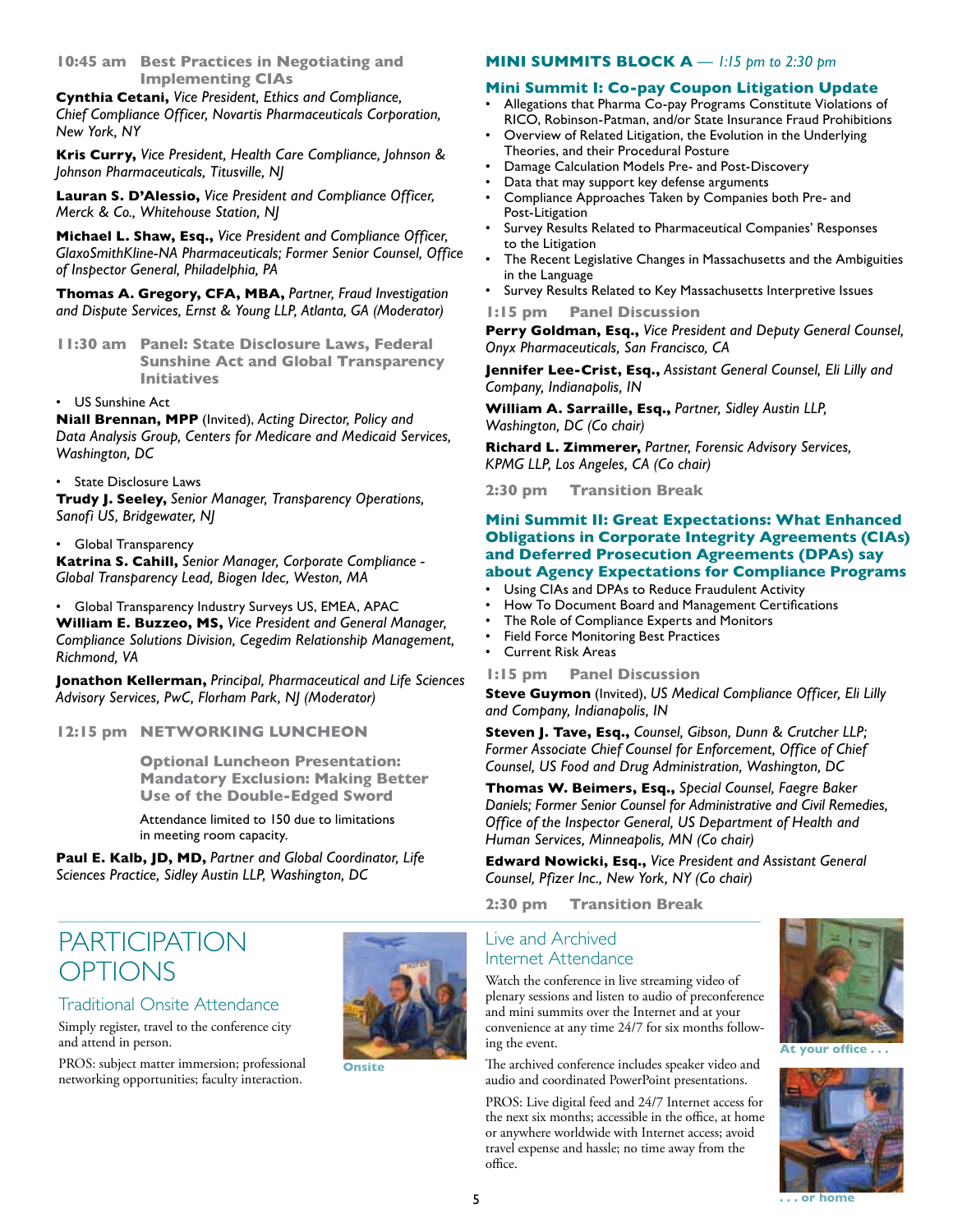#### **Mini Summit III: Compliance Issues in Global R&D and Medical Affairs**

- Regulatory Enforcement Environment: Has the Bar Moved?
- Applying Quality Management Principles to R&D
- Managing Global Trials Special Considerations
- Publication of Clinical Trial Results
- Support of Medical Education Globally
- Compliance Challenges with Investigator-Sponsored Research

#### **1:15 pm Panel Discussion**

**Leslie Ball, MD** (Invited), *Director, Office of Scientific Investigations, Center for Drug Evaluation and Research, US Food and Drug Administration, Washington, DC*

**Gerald "Jerry" Kuncio, PhD,** *Deputy Compliance Officer for NA Medical Affairs, GlaxoSmithKline; Former Medical/Scientific Compliance and Ethics Director, AstraZeneca, Philadelphia, PA*

**Mary Newman** (Invited), *Vice President, Quality and Compliance, Bristol-Myers Squibb, New York, NY*

**Annalisa Pizzarello, Esq.,** *Vice President, Commercialization and R&D Compliance, Amgen, Thousand Oaks, CA*

**Gregory H. Levine, Esq.,** *Partner and Co chair, Life Sciences Practice Group, Ropes & Gray, Washington, DC (Co chair)*

**Kathleen Meriwether, Esq.,** *Principal, Fraud Investigation and Dispute Services, Ernst & Young LLP; Philadelphia, PA (Co chair)*

**2:30 pm Transition Break**

#### **Mini Summit IV: US Disclosure Implementation Update**

- Legal Update (Including Final Rule if Issued)
- Lessons Learned on Disclosure from Living under a CIA
- Pharmaceutical Company Perspective
- Medical Device Company Perspective
- Global Context and Other Disclosure Topics
- Conclusions and Current Operational Priorities

#### **1:15 pm Panel Discussion**

**Daniel Char, Esq.,** *Associate General Counsel - Commercial, Smith & Nephew; Former Vice President, General Counsel and Secretary, Targanta Therapeutics Corporation, Boston, MA*

**Diane Cruz-Burke, Esq.,** *Assistant General Counsel, Eli Lilly and Company, Indianapolis, IN*

**Gus Papandrikos, MBA,** *Director Transparency Operations, Sanofi, New York, NY*

**Eve M. Brunts, JD, LLM,** *Partner, Ropes & Gray, Boston, MA (Co chair)*

**Jack T. Tanselle,** *Managing Director, Healthcare Dispute, Compliance and Investigation Practice, Navigant Consulting, Inc., Indianapolis, IN (Co chair)*

#### **2:30 pm Transition Break**

#### **Mini Summit V: Medical Device Compliance Issues Update**

- Building Global Compliance Organizations
- Operating Under Deferred Prosecution Agreements (DPAs)
- Collaborating with HCPs-Physician Inventors
- Managing Distributors and Sales Agents
- Sales Reps in the Operating Room
- Emerging GMP/QSR Issues
- Global Monitoring Programs

#### **1:15 pm Panel Discussion**

**Eileen Erdos,** *Principal, Fraud Investigation and Dispute Services, Ernst & Young LLP, Chicago, IL, USA*

**Daniel J. Garen, Esq.,** *Senior Vice President/Chief Compliance Officer, Wright Medical; Former Chief Compliance Officer and Senior Counsel, Siemens Healthcare Sector, USA, Malvern, PA*

**Thomas J. Schumacher, Esq.** (Invited), *Vice President, Chief Ethics and Compliance Officer, Medtronic, Inc., Mounds View, MN*

**Sujata T. Dayal, Esq.,** *Corporate Vice President and Chief Compliance Officer, Biomet; Former Counsel, Domestic Legal Operations, Abbott Laboratories; Former Member, PCF Executive Committee, Warsaw, IN (Co chair)*

**Ronald L. Wisor, Jr., Esq.,** *Partner, Hogan Lovells US LLP, Washington, DC (Co chair)*

**2:30 pm Transition Break**

#### **Mini Summit VI: Global Pharma and Device Compliance Issues**

- Recognizing Local Cultural Diversity within Global Policies
- Translating Global Policies into Local Practices
- Global Transparency Requirements
- When Things go Wrong Internationally

**1:15 pm Keynote: EU Update**

**Vincenzo Salvatore, Esq.,** *Senior Counsel, Sidley Austin LLP, Professor of International Law, University of Insubria; Former Head of Legal Service, European Medicines Agency, Varese, Italy*

**1:35 pm Panel Discussion of Global Compliance Issues**

**Michael K. Volz, LLM,** *Group Compliance Officer, Merck KgaA, Frankfurt Am Main, Germany*

**Sue Egan,** *Director and Principal Consultant, Sue Egan Associates; Editor,* Life Science Compliance; *Former Vice President Compliance, AstraZeneca, Great Missenden, Buckinghamshire, UK (Co chair)*

**Keith M. Korenchuk, JD, MPH,** *Partner, Arnold & Porter LLP, Washington, DC (Co chair)*

**2:30 pm Transition Break**

#### **MINI SUMMITS BLOCK B** *— 2:45 pm to 4:00 pm*

#### **Mini Summit VII: Anticorruption, Including FCPA and UK Bribery Act Update**

- Lessons from recent FCPA Prosecutions and Settlements
- Expectations from the SEC on Cooperation and Self-disclosure
- Interactions Overseas Most Likely to Generate Problems
- Expectations from the UKBA thus far
- Prospects for the UKBA
- The Impact of Recent Change at the Serious Fraud Office
- Self-reporting under the UKBA
- The UK Initiative for DPAs

**2:45 pm Panel Discussion**

**Gary F. Giampetruzzi, Esq.,** *Vice President and Assistant General Counsel, Head of Government Investigations, Pfizer Inc., New York, NY*

**Michael Kendall, Esq.,** *Partner and Head, White-Collar Defense Group, McDermott Will & Emery LLP; Former Deputy Associate Attorney General and Counselor, United States Department of Justice; Former Assistant United States Attorney, United States Attorney's Office, District of Massachusetts, Boston, MA (Co chair)*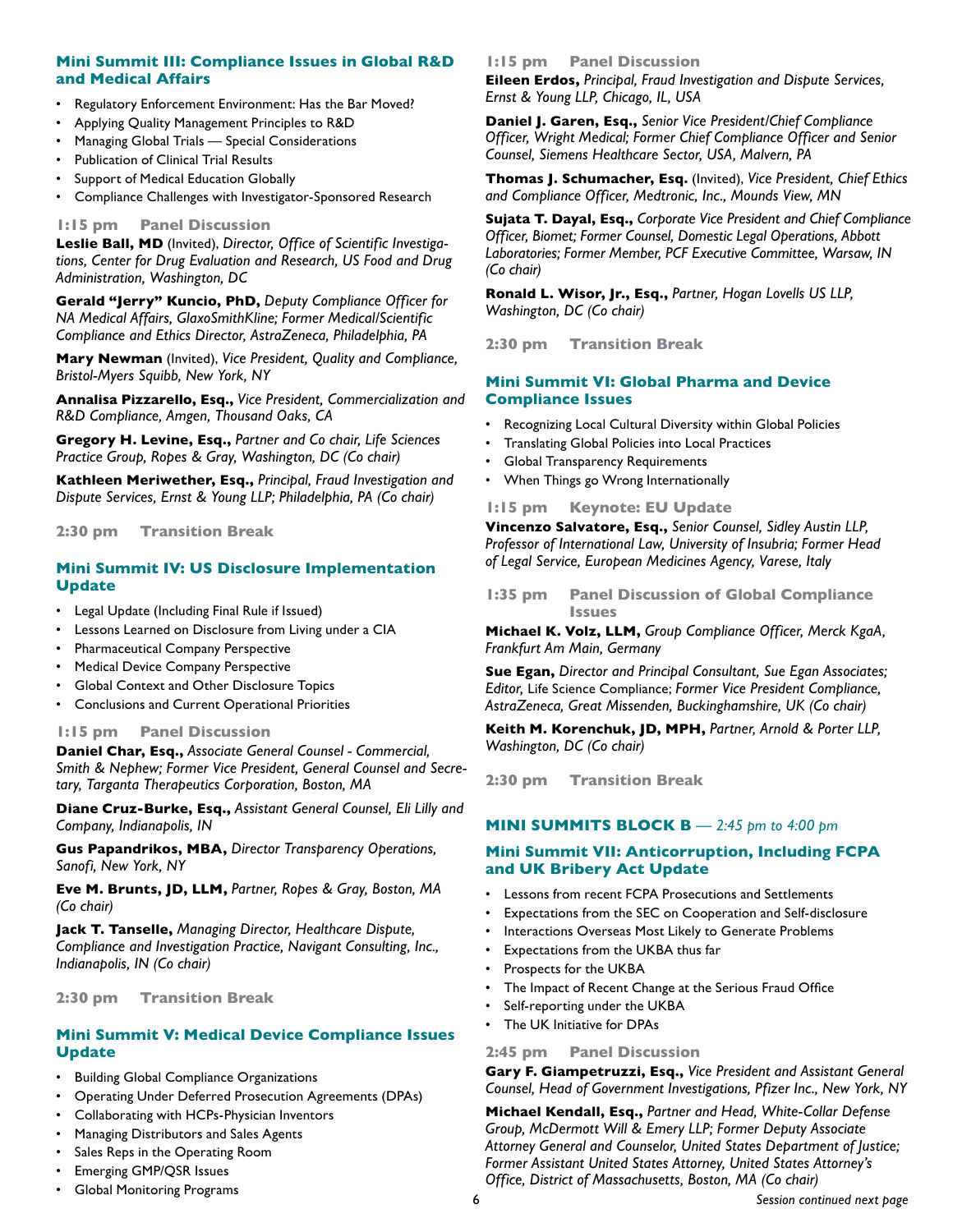**Vivian Robinson, Esq.,** *Partner, McGuireWoods; Former General Counsel of the UK Serious Fraud Office; Former Head, QEB Hollis Whiteman Chambers; Recorder of the Crown Court and Treasurer of Inner Temple, London, UK (Co chair)*

**4:00 pm Transition Break**

#### **Mini Summit VIII: Fair Market Value Update**

**Kelly B. Freeman, PhD,** *Senior Director, Ethics and Compliance, Eli Lilly and Company, Indianapolis, IN (Co chair)*

**2:45 pm Fair Market Value at a Global Level: Challenges and Potential Solutions**

**Prateep Menon, CFA,** *Principal, Deloitte Financial Advisory Services LLP, New York, NY*

**3:10 pm Service Fee Fair Market Value**

**Mark A. DeWyngaert, PhD,** *Managing Director, Huron Consulting Group, LLC, New York, NY*

**John Moose, MBA, CPA, ABV***, Manager, Huron LifeSciences, Chicago, IL*

**3:35 pm Methodology for Global Fair Market Value Calculations**

**Fred Eaton, MBA,** *Partner, Polaris Management Partners, New York, NY*

**4:00 pm Transition Break**

#### **Mini Summit IX: Enforcement Threat Against Individuals**

- Prosecution of Individuals: Felony Theories and Responsible Corporate Officer Doctrine
- **Exclusion of Individuals**
- Current Enforcement Environment
- **Best Practices**

#### **2:45 pm Panel Discussion**

**Thomas M. Gallagher, Esq.,** *Chair, White Collar Investigations and Defense, Pepper Hamilton LLP, Philadelphia, PA (Co chair)*

**Lori Queisser,** *Principal, Advisory Services, KPMG LLP; Former Senior Vice President, Global Compliance and Business Practices, Schering-Plough Corporation; Former Member, PCF Executive Committee, Indianapolis, IN (Co chair)*

**4:00 pm Transition Break** 

#### **Mini Summit X: Global Transparency Update**

- Overview of Global Transparency Laws and Codes
- Operational Challenges in Meeting Global Transparency Laws and Codes
- Data Privacy
- Cultural Impact of Transparency
- Technology Considerations
- Customer Master Data Considerations
- Impact of Potential EFPIA Transparency Initiatives

#### **2:45 pm Panel Discussion**

**Peter Burberry,** *Senior Director, Global Practices, Business Practice Management, Allergan Inc., Irvine, CA*

**Katrina S. Cahill,** *Senior Manager, Corporate Compliance, Global Transparency Lead, Biogen Idec, Weston, MA*

**Michael O'Connor, MS,** *Executive Director, IS Business Consulting, Boehringer Ingelheim, New York, NY*

**William E. Buzzeo, MS,** *Vice President and General Manager, Compliance Solutions Division, Cegedim Relationship Management, Richmond, VA (Co chair)*

**Kelly N. "Nikki" Reeves, MPA, JD,** *Partner, King & Spalding LLP, Washington, DC (Co chair)*

**4:00 pm Transition Break**

#### **Mini Summit XI: Special Compliance Issues and Strategies of Small Pharmaceutical and Medical Device Companies**

**2:45 pm Panel Discussion**

**Justin A. Dillon,** *Vice President, Chief Ethics and Compliance Officer, Ipsen Biopharmaceuticals, Inc.; Former Deputy Ethics and Compliance Officer, North America Pharma and Vaccines, GlaxoSmithKline, Basking Ridge, NJ* 

**Jeffrey Klimaski, MBA, CPA,** *Vice President, Corporate Ethics and Compliance Officer, BTG International Inc.; Former Vice President, Global Ethics and Compliance Officer, Stiefel Laboratories, Inc., West Conshohocken, PA*

**Daniel A. Kracov, Esq.,** *Partner and Head, FDA and Healthcare Practice, Arnold & Porter, Washington, DC*

**Timothy Ayers, JD, MPH,** *Vice President and Chief Compliance Officer, Dendreon; Former Associate General Counsel and Executive Director of Compliance, Seattle Genetics, Bothell, WA (Co chair)*

**Elizabeth V. Jobes, Esq.,** *Senior Vice President and Chief Compliance Officer, Auxilium Pharmaceuticals Inc; Former Vice President and Chief Compliance Officer, Adolor, Philadelphia, PA (Co chair)*

**4:00 pm Transition Break**

#### **Mini Summit XII: Integrating a Culture of Ethics into Your Compliance Program**

**2:45 pm Panel Discussion**

**Paul J. McNulty, Esq.,** *Partner and Chair, Global Corporate Compliance Steering Committee, Baker & McKenzie LLP; Former Deputy Attorney General, US Department of Justice, Washington, DC*

**Matthew Pachman, Esq.,** *Vice President and Chief Ethics Officer, FTI Consulting; Vice President, Chief Compliance Officer, Altegrity; Vice President, Compliance, Ethics and Business Practices, Freddie Mac; Director, Legal (and Ethics), MCI, Washington, DC*

**Jeffrey S. Paden,** *Deputy Compliance Officer, GlaxoSmithKline, Research Triangle Park, NC*

**Caroline West, Esq.,** *Senior Vice President, Chief Compliance and Risk Officer, Shire Pharmaceuticals, Inc., Philadelphia, PA (Co chair)*

**4:00 pm Transition Break**

#### **MINI SUMMITS BLOCK C** — 4:15 pm to 5:30 pm *(except Mini Summits XIII and XVIII, which end at 5:45 pm)*

#### **Mini Summit XIII: Government Price Reporting Update**

- The Streck Opinion and Bona Fide Service Fees
- 340B Integrity and Price Reporting
- The Proposed Expansion of "Bundled Sale" Definition
- Planning for AMP Final Rule, Due in early 2013.

#### **4:15 pm Panel Discussion**

**Marcy Imada,** *Principal, Deloitte & Touche LLP, Los Angeles, CA (Co chair)*

**John D. Shakow, Esq.,** *Partner, FDA & Life Sciences Practice, King & Spalding, Washington, DC (Co chair)*

**5:45 pm Adjournment and Best Practices Poster Board Reception**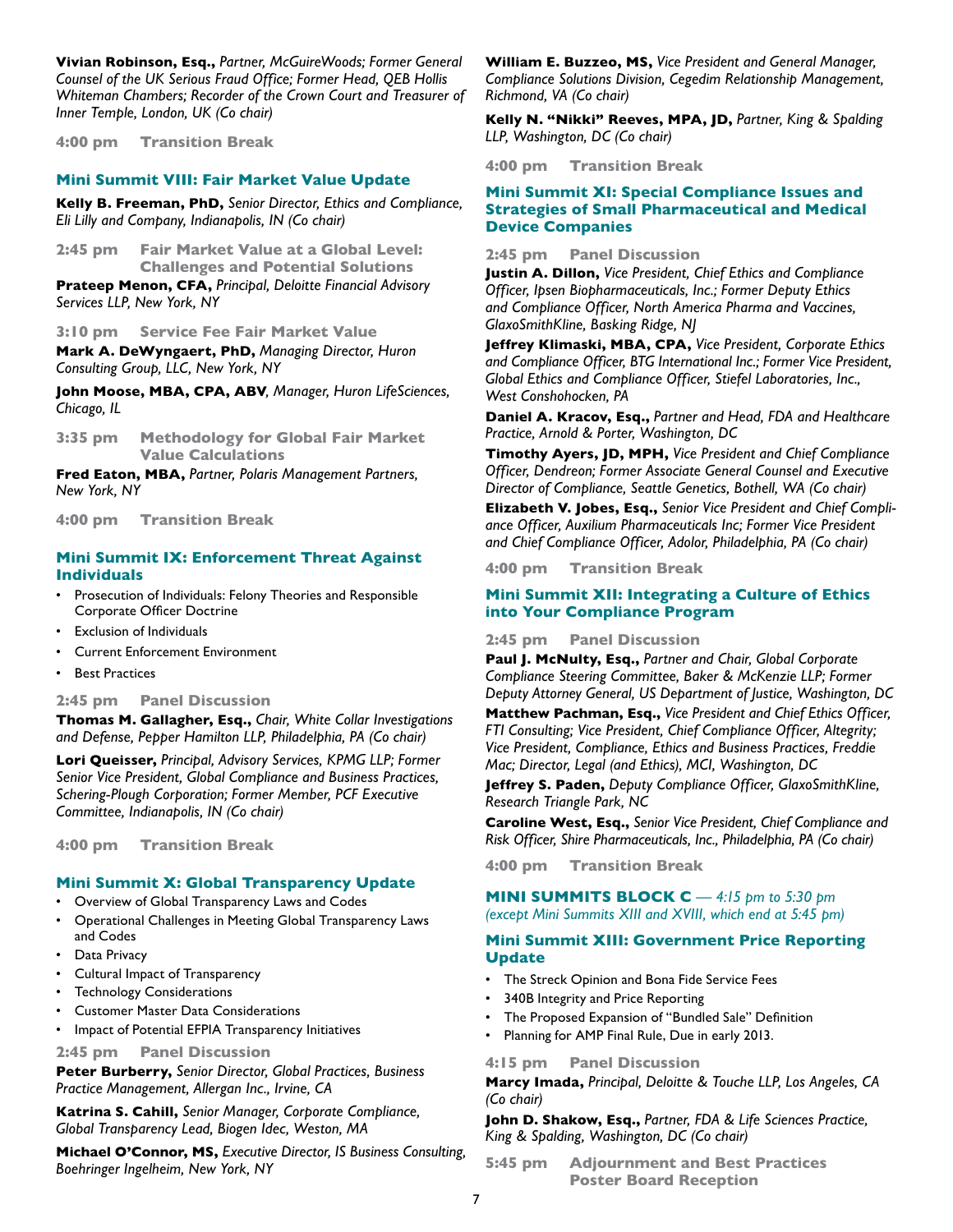#### **Mini Summit XIV: Clinical Trial Disclosure and Results Reporting Liability under FDAAA, Section 801**

- FDA Update on FDAAA, Sec. 801 Activities
- Current Risk Areas in Clinical Trial Disclosure
- Monitoring Compliance with Global Clinical Trial Disclosure Requirements
- Specific Considerations for Investigator-initiated Research
- Trends in Research Transparency Policies and CIAs

#### **4:15 pm Panel Discussion**

**Jeffrey K. Francer, MPP, JD,** *Assistant Legal Counsel, PhRMA; Former Associate Chief Counsel, US Food and Drug Administration, Washington, DC, USA*

**Ann Meeker-O'Connell, MS, CCEP,** *Office of Policy, Office of the Commissioner, US Food and Drug Administration, Silver Spring, MD*

**Marc B. Wilenzick, Esq.,** *Compliance Officer/Chief Compliance Counsel, R&D and Medical, Pfizer Inc., New York, NY*

**Julie Finegan, Esq.,** *Associate Chief Counsel, US Food and Drug Administration, Washington, DC (Chair)*

**5:30 pm Adjournment and Best Practices Poster Board Reception** 

#### **Mini Summit XV: Board and Management Certifications and Working with an IRO**

#### **4:15 pm Panel Discussion**

**Meredith Manning, Esq.,** *Co-director, Pharmaceutical and Biotechnology Practice Group, Hogan Lovells LLP; Former Assistant US Attorney, Civil Division, US Attorney's Office in Washington, DC; Former Associate Chief Counsel, Office of General Counsel, US Food and Drug Administration, Washington, DC (Co chair)*

**Brian Riewerts,** *Partner, Global Pharmaceuticals and Life Sciences, PwC, Baltimore, MD, USA (Co chair)*

**5:30 pm Adjournment and Best Practices Poster Board Reception** 

#### **Mini Summit XVI: Drug Samples Disclosure: The Next Horizon?**

**4:15 pm Panel Discussion**

**Kendra Martello, Esq.,** *Assistant General Counsel, PhRMA, Washington, DC*

**Marilyn May, Esq.,** *Senior Litigation Counsel, US Attorney's Office, Eastern District of Pennsylvania, United States Department of Justice, Philadelphia, PA*

**Kate Whelley McCabe, Esq.** (Invited), *Assistant Attorney General, Public Protection Division, Vermont Office of the Attorney General, Montpelier, VT*

**Karen Rothschild, Esq.** (Invited), *Regulatory Counsel, Office of Compliance, Center for Drug Evaluation and Research, Food and Drug Administration, Washington, DC*

**John Patrick Oroho, Esq.,** *Executive Vice President and Chief Strategy Officer, Porzio Life Sciences, LLC; Principal, Porzio, Bromberg & Newman PC, Morristown, NJ (Chair)*

**5:30 pm Adjournment and Best Practices Poster Board Reception** 

#### **Mini Summit XVII: Professional Responsibilities for Compliance Officers and In-house Counsel in the Pharmaceutical, Biotech and Medical Device Industries**

Many compliance officers are current or former lawyers and all work extensively with in-house legal counsel. Both are governed by standards of professional responsibility. It is important for both compliance officers and for in-house counsel to be mindful of where respective jobs and professional responsibilities overlap and where they are different — particularly where:

- Compliance and the Law Department are Separate Functions
- Compliance Reports to the Law Department
- Compliance and Legal are One Function

#### **4:15 pm Panel Discussion**

**Edward (Ed) Berg, Esq.,** *Vice President, Associate General Counsel, Sanofi, New York, NY*

**Robert Hoehn, Esq.,** *Health Care Compliance Officer, Acclarent (a Johnson & Johnson company), San Francisco, CA*

**Freddy Jimenez, Esq.,** *Assistant General Counsel, Johnson & Johnson, New Brunswick, NJ*

**Jeffrey Klimaski, MBA, CPA,** *Vice President, Corporate Ethics and Compliance Officer, BTG International Inc.; Former Vice President, Global Ethics and Compliance Officer, Stiefel Laboratories, Inc., West Conshohocken, PA*

**Thomas E. Costa,** *Vice President, US Pharmaceuticals Compliance, Bristol-Myers Squibb Co., Princeton, NJ (Moderator)*

**Christopher D. Zalesky, JD, CCEP, RAC,** *Vice President Global Policy and Guidance, Health Care Compliance and Privacy, Johnson & Johnson, New Brunswick, NJ (Moderator)*

**5:30 pm Adjournment and Best Practices Poster Board Reception**

#### **Mini Summit XVIII: Compliance Program Innovation**

**4:15 pm Compliance Program Excellence: Transforming/Rationalizing a Compliance Program**

**Lori Queisser,** *Principal, Advisory Services, KPMG LLP; Former Senior Vice President, Global Compliance and Business Practices, Schering-Plough Corporation; Former Member, PCF Executive Committee, Indianapolis, IN (Co chair)*

**5:00 pm Compliance Effectiveness Reviews: Benefits to the Board of Directors and Beyond**

**Joseph Cacciatore, MBA,** *Executive Director, Ethics and Compliance, Novartis Pharmaceuticals Corporation; Former Director, US Compliance, Schering-Plough, East Hanover, NJ* 

**Saul B. Helman, MD, MBA,** *Managing Director, Disputes and Investigations Practice, Navigant, Chicago, IL (Co chair)*

- **5:45 pm Adjournment and Best Practices Poster Board Reception**
- **5:30 pm BEST PRACTICES POSTER BOARD RECEPTION**

**Danielle Bacco,** *Manager Corporate Compliance, Purdue Pharma LP, Stamford, CT (Poster Board Session Chair)*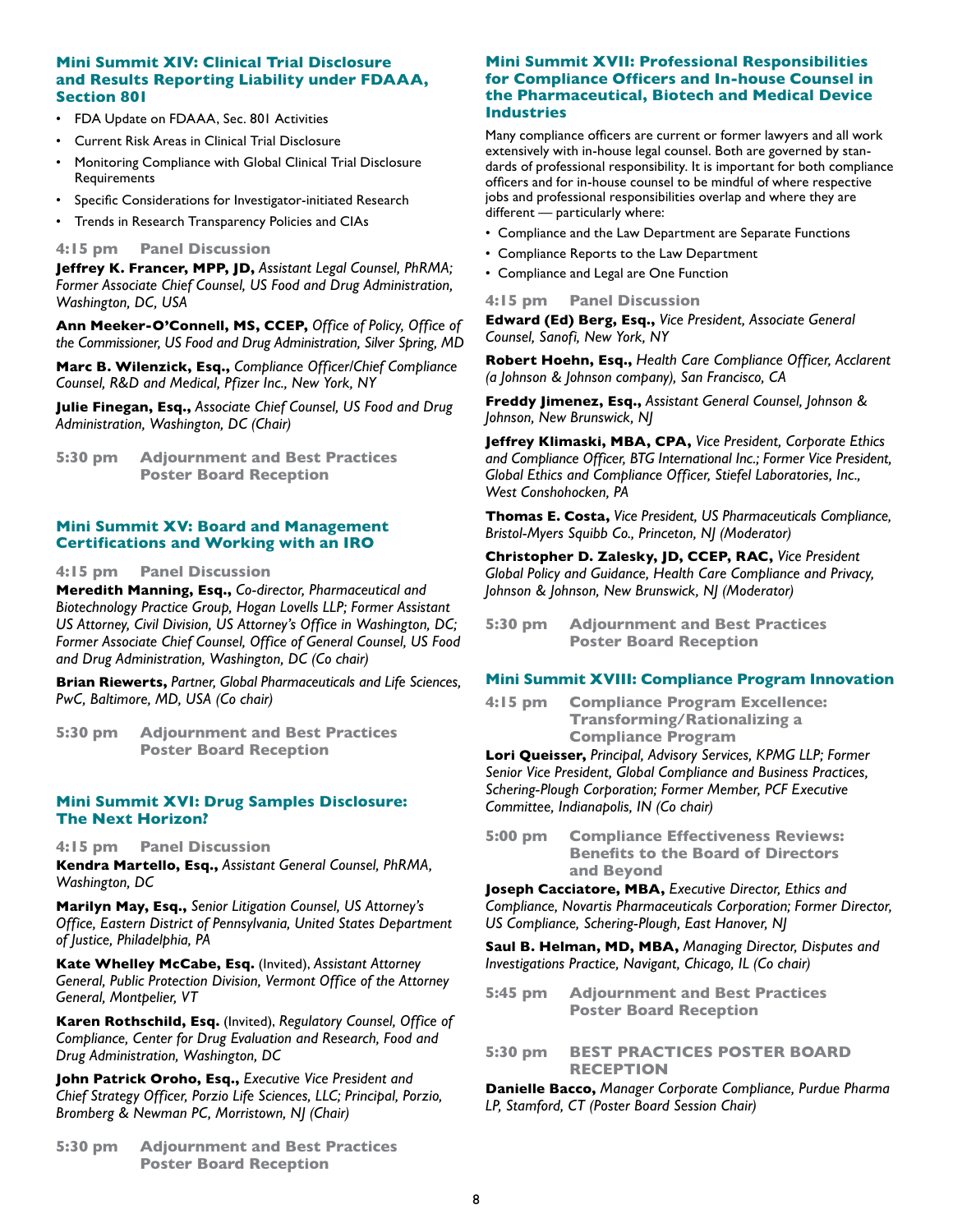## Wednesday, November 7, 2012

#### **PHARMA CONGRESS: AGENDA DAY III**

| <b>Margaret K. Feltz.</b> Director Corporate Compliance Purdue |                                               |  |
|----------------------------------------------------------------|-----------------------------------------------|--|
|                                                                | 8:30 am Introduction to Day Three             |  |
|                                                                | 7:30 am Continental Breakfast in Exhibit Hall |  |
| 7:30 am                                                        | <b>Registration Opens</b>                     |  |

**Margaret K. Feltz,** *Director, Corporate Compliance, Purdue Pharma LP, Stamford, CT (Co chair)* 

**8:45 am Keynote Address: Life Sciences in America Following the Supreme Court ACA Decision and the Morning after the Election**

**Susan Dentzer,** *Editor-in-Chief,* Health Affairs; *Health Policy Analyst,* The News Hour with Jim Lehrer, *Washington, DC*

**9:15 am Keynote Address: Managing Internal and External Investigations**

**Louis Joseph Freeh, JD, LLM,** *Founder and Chairman, Freeh Group International Solutions; Former Director, Federal Bureau of Investigation; Former Judge, United States District Court, Southern District of New York; Former Associate US Attorney and Chief, Organized Crime Unit, United States Attorney's Office, Southern District of New York, Wilmington, DE*

**10:00 am Break**

**10:15 am PhRMA's New Compliance Work Group Update**

**Kendra Martello, Esq.,** *Assistant General Counsel, PhRMA, Washington, DC*

**Anne Nobles, MA, JD,** *Chief Ethics and Compliance Officer and Senior Vice President Enterprise Risk Management, Eli Lilly and Company; Vice Chair, Ethics and Compliance Officers Association, Indianapolis, IN*

**11:00 am Global Pharma and Device Compliance Issues and Strategies**

**Abdul Luheshi, MBA, PhD,** *Vice President Health Care Compliance, Asia Pacific, Johnson & Johnson International, Inc.; Co chair, Asia Pacific American Pharma Congress, Singapore*

**Clivetty Martinez, PhD,** *Regional Vice President Latin America, Office of Healthcare Compliance and Privacy, Johnson & Johnson International, Inc.; Chair, Latin American Ethics and Compliance Network; Co chair, Latin American Pharma Congress, Miami, FL*

**Roeland Van Aelst,** *Vice President EMEA & Canada, Office of Health Care Compliance and Privacy, Johnson & Johnson International, Inc; Board Member, International Society of Healthcare Ethics and Compliance Professionals (ethics); Co chair, Latin American Pharma Congress, Brussels, Belgium*

**Brian Riewerts,** *Partner, Global Pharmaceuticals and Life Sciences, PwC, Baltimore, MD (Moderator)*

**12:30 pm Congress Adjournment**

#### **PCF Planning Committee:**

Gary Del Vecchio, Executive Director, US Pharmaceutical Compliance and Ethics, Bristol-Myers Squibb Company (Co chair)

Margaret K. Feltz, Director, Corporate Compliance, Purdue Pharma LP (Co chair)

Kelly B. Freeman, PhD, Senior Director, Ethics and Compliance, Eli Lilly and Company (Co chair)

Michael L. Shaw, Esq., Vice President and Compliance Officer, GlaxoSmithKline-NA Pharmaceuticals (Co chair)

Ted Acosta, Esq., Principal, Ernst & Young LLP

Timothy Ayers, Esq., Associate General Counsel, Executive Director of Compliance, Seattle Genetics

Wayne Baker, Senior Vice President and Chief Sales Officer, Advanced Health Media LLC

Scott Bass, Esq., Partner, Sidley Austin LLP

John T. Bentivoglio, Esq., Partner, Skadden Arps LLP

Eve M. Brunts, Esq., Partner, Ropes & Gray William E. Buzzeo, MS, Vice President and General Manager,

Compliance Solutions Division, Cegedim Relationship Management Sujata T. Dayal, Corporate Vice President and Chief Compliance Officer, Global Operations, Biomet, Inc.

Sue Egan, Director and Principal Consultant, Sue Egan Associates Thomas Forrester, Esq., Vice President, US Legal Affairs and General Counsel, Lundbeck Inc.

Thomas M. Gallagher, Esq., Chair, White Collar Investigations and Defense, Pepper Hamilton LLP

Gary F. Giampetruzzi, Esq., Vice President and Assistant General Counsel, Head of Government Investigations, Pfizer Inc.

Wendy C. Goldstein, Esq., Partner, Epstein Becker & Green

Alessandra N. Hawthorne, Vice President, Chief Ethics and Compliance Officer, Boehringer Ingelheim USA, Inc.

Michael Hercz, Esq., Director, Audit and Enterprise Risk Services, Deloitte & Touche LLP

Elizabeth V. Jobes, Esq., Senior Vice President and Chief Compliance Officer, Auxilium Pharmaceuticals Inc.

Jonathon Kellerman, Partner, Global Pharmaceutical Advisory Services Group, PwC

Daniel Kracov, Esq., Partner, Arnold & Porter LLP

Maxine Nogard, Senior Director, Global Corporate Compliance, Biogen Idec, Inc.

John Patrick Oroho, Esq., Executive Vice President and Chief Strategy Officer, Porzio Pharmaceutical Services, LLC; Principal, Porzio, Bromberg & Newman

Neena M. Patil, Esq., Senior Corporate Counsel, Novo Nordisk Inc. Lawrence P. Platkin, Vice President and Compliance Officer,

Bayer Healthcare LLC

Arjun Rajaratnam, Chief Compliance Officer, Smith & Nephew Kelly N. "Nikki" Reeves, MPA, JD, Partner, King & Spalding LLP

Susan Romanus, Vice President, Chief Ethics and Compliance Officer, Daiichi Sankyo

Jeff Rosenbaum, Vice President, Chief Compliance Officer, Vertex Pharmaceuticals

Karen Patruno Sheehy, Esq., Vice President, US Corporate Compliance Officer, Sanofi

Eric Siegel, Esq., Executive Vice President & General Counsel, Incyte Corporation

Paul J. Silver, Managing Director, Huron Consulting Group

Jack T. Tanselle, Managing Director, Navigant Consulting, Inc. Caroline West, Esq., Senior Vice President, Chief Compliance and Risk Officer, Shire Pharmaceuticals, Inc.

Ronald L. Wisor, Jr., Esq., Partner, Hogan Lovells US LLP Christopher D. Zalesky, Executive Director, World Wide Office of Health Care Compliance & Privacy, Johnson & Johnson Richard L. Zimmerer, Partner, Forensic Advisory Services, KPMG LLP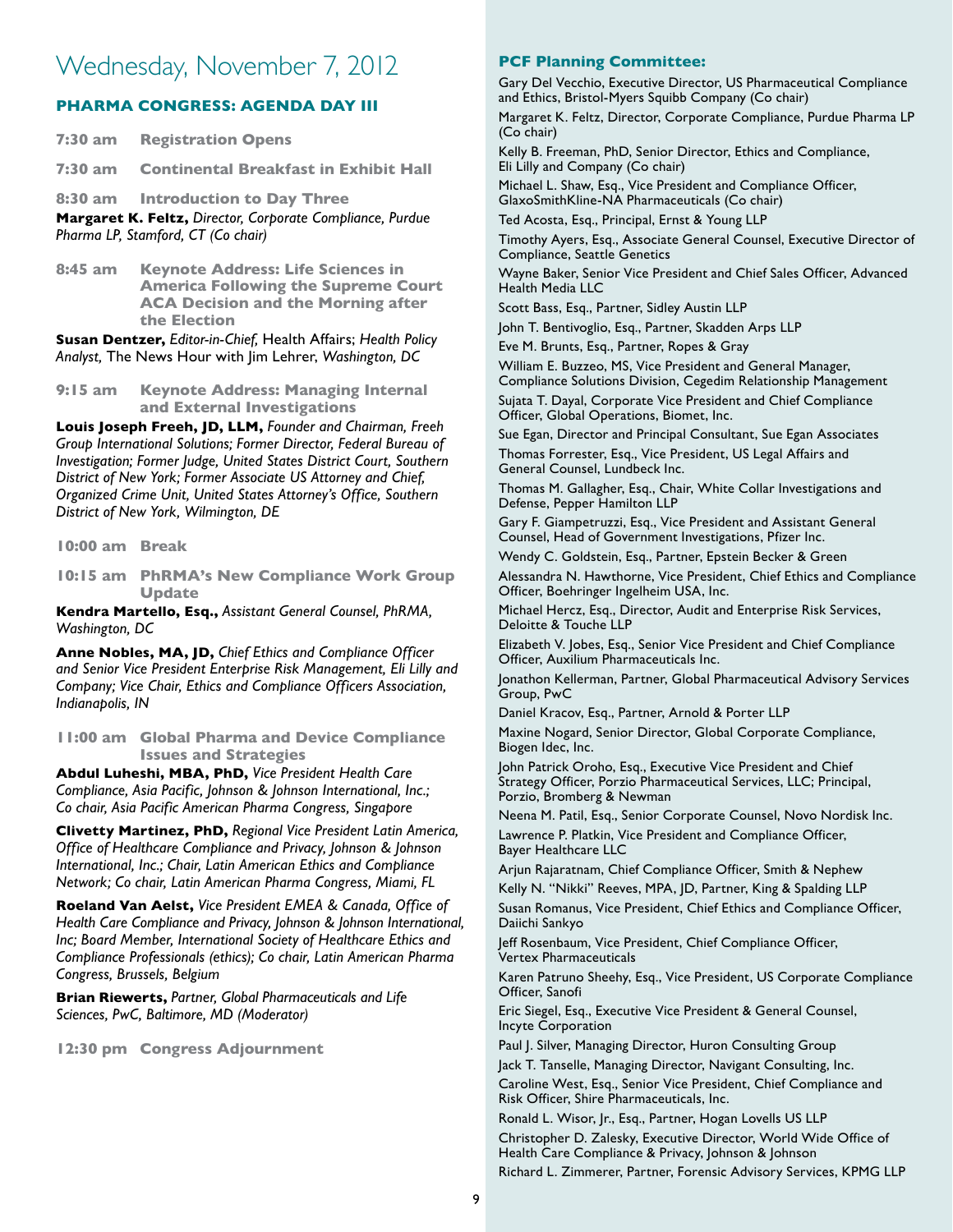#### **THE FOLLOWING REGISTRATION TERMS AND CONDITIONS APPLY**

#### **REGARDING INTERNET REGISTRATIONS**

1. Individuals or groups may register for Internet access. Conference plenary sessions are broadcast in video. Conference preconference and mini summits are broadcast in audio only. From time to time individuals decline to sign the waiver permitting Internet broadcast. In those instances their presentations are not included in the broadcast.

2.Organizations may register for group access without presenting specific registrant names. In such instances the registering organization will be presented a series of user names and passwords to distribute to participants.

3. Each registrant will receive a user name and password for access. Registrants will be able to change their user names and passwords and manage their accounts.

4. Internet registrants will enjoy six (6) months of access from the date of issuance of a user name and password.

5. Only one user (per user name and password) may access the archived conference. It is not permissible to share the user name and password with third parties. Should Internet registrants choose to access post conference content via alternative media (Flash Drive), this individual use limitation applies. It is not permissible to share alternative media with third parties.

6. User name and password use will be monitored to assure compliance.

7. Each Internet registration is subject to a "bandwidth" or capacity use cap of 5 gb per user per month. When this capacity use cap is hit, the registration lapses. Said registration will be again made available at the start of the next month so long as the registration period has not lapsed and is subject to the same capacity cap.

8. For online registrants there will be no refunds for cancellations. Please call the Conference Office at 800-503-7419 or 206-452-5662 for further information.

#### **REGARDING ONSITE REGISTRATION, CANCELLATIONS AND SUBSTITUTIONS**

1. For onsite group registrations, full registration and credit card information is required for each registrant. List all members of groups registering concurrently on fax or scanned cover sheet.

2. For onsite registrants there will be no refunds for "no-shows" or for cancellations. You may send a substitute or switch to the online option. Please call the Conference Office at 800-503-7419 or 206-452-5662 for further information.

#### **METHOD OF PAYMENT FOR TUITION**

Make payment to Health Care Conference Administrators LLC by check, MasterCard, Visa or American Express. Credit card charges will be listed on your statement as payment to HealthCare (HC) Conf LLC. Checks or money orders should be made payable to Health Care Conference Administrators LLC. A \$30 fee will be charged on any returned checks.

#### **REGISTRATION OPTIONS**

Registration may be made online or via mail, fax or scan.

You may register through either of the following:

• Online at www.PharmaCongress.com.

• Fax/Mail/Email using this printed registration form. Mail the completed form with payment to the conference registrar at 22529 39th Ave. SE, Bothell, WA 98021, or fax the completed form to 206-319-5303, or scan and email the completed form to registration@hcconferences.com. Checks or money orders should be made payable to Health Care Conference Administrators LLC.

The following credit cards are accepted: American Express, Visa or MasterCard. Credit card charges will be listed on your statement as payment to HealthCare (HC) Conf LLC.

For registrants awaiting company check or money order, a credit card number must be given to hold registration. If payment is not received by seven days prior to the Congress, credit card payment will be processed.

#### **TAX DEDUCTIBILITY**

Expenses of training including tuition, travel, lodging and meals, incurred to maintain or improve skills in your profession may be tax deductible. Consult your tax advisor. Federal Tax ID: 91-1892021.

#### **HOTEL INFORMATION/RESERVATIONS**

The Grand Hyatt Washington is the official hotel for the Thirteenth Pharmaceutical Regulatory and Compliance Congress. A special group rate of \$289.00 single/double per night (plus tax) has been arranged for Congress Attendees. Information on how to make your reservation online is available on the travel page of the conference website, www.PharmaCongress.com. To make a phone reservation, please call Hyatt Reservations directly at 1-888-421-1442 or 402-592-6464 and refer to the group name "Pharma Congress" in order to receive the group rate. Reservations at the group rate will be accepted while rooms are available or until the cut-off date of **Monday, October 8, 2012**. After this, reservations will be accepted on a space-available basis at the prevailing rate.

#### **Grand Hyatt Washington**

1000 H Street NW • Washington, DC 20001 US

#### **CONTINUING EDUCATION UNITS (CEUs)**

The Congress does not offer pre-approved Continuing Education Credits (CEUs) directly. However, onsite attendees can request a Certificate of Attendance which they can file with appropriate entities for credit, and online attendees can request an Online Certificate of Attendance on which they can certify the number of hours they watched and can file with appropriate entities for credit.

#### **CANCELLATIONS/SUBSTITUTIONS**

No refunds will be given for "no-shows" or for cancellations of either online or onsite registrations. You may send a substitute or transfer your onsite registration to an online registration. For more information, please call the Conference Office at 800-503-7419 or 206-452-5662.

#### **INTELLECTUAL PROPERTY POLICY**

Unauthorized sharing of Congress content via Internet access through the sharing of user names and passwords or via alternative media (Flash Drive) through the sharing of said media is restricted by law and may subject the copyright infringer to substantial civil damages. The Congress aggressively pursues copyright infringers. If a registrant needs the ability to share Congress content within his or her organization, multiple Congress registrations are available at discounted rates.

The Congress will pay a reward for information regarding unauthorized sharing of Congress content. The reward will be one quarter (25%) of any recovery resulting from a copyright infringement (less legal fees and other expenses related to the recovery) up to a maximum reward payment of \$25,000. The payment will be made to the individual or individuals who in the opinion of our legal counsel first provided the factual information, which was necessary for the recovery. If you have knowledge regarding the unauthorized Congress content sharing, contact the Congress registration office.

#### **REGISTRATION BINDING AGREEMENT**

Registration (whether online or by this form) constitutes a contract and all of these terms and conditions are binding on the parties. In particular, these terms and conditions shall apply in the case of any credit/debit card dispute.

#### **GENERAL TERMS AND CONDITIONS**

Program subject to cancellation or change. If the program is cancelled the only liability of the Congress will be to refund the registration fee paid. The Congress shall have no liability regarding travel or other costs. Registration form submitted via fax, mail, email or online constitutes binding agreement between the parties.

#### **FOR FURTHER INFORMATION**

Call 800-503-7419 (Continental US, Alaska and Hawaii only) or 206-452-5662, send e-mail to registration@hcconferences.com, or visit our website at www.PharmaCongress.com.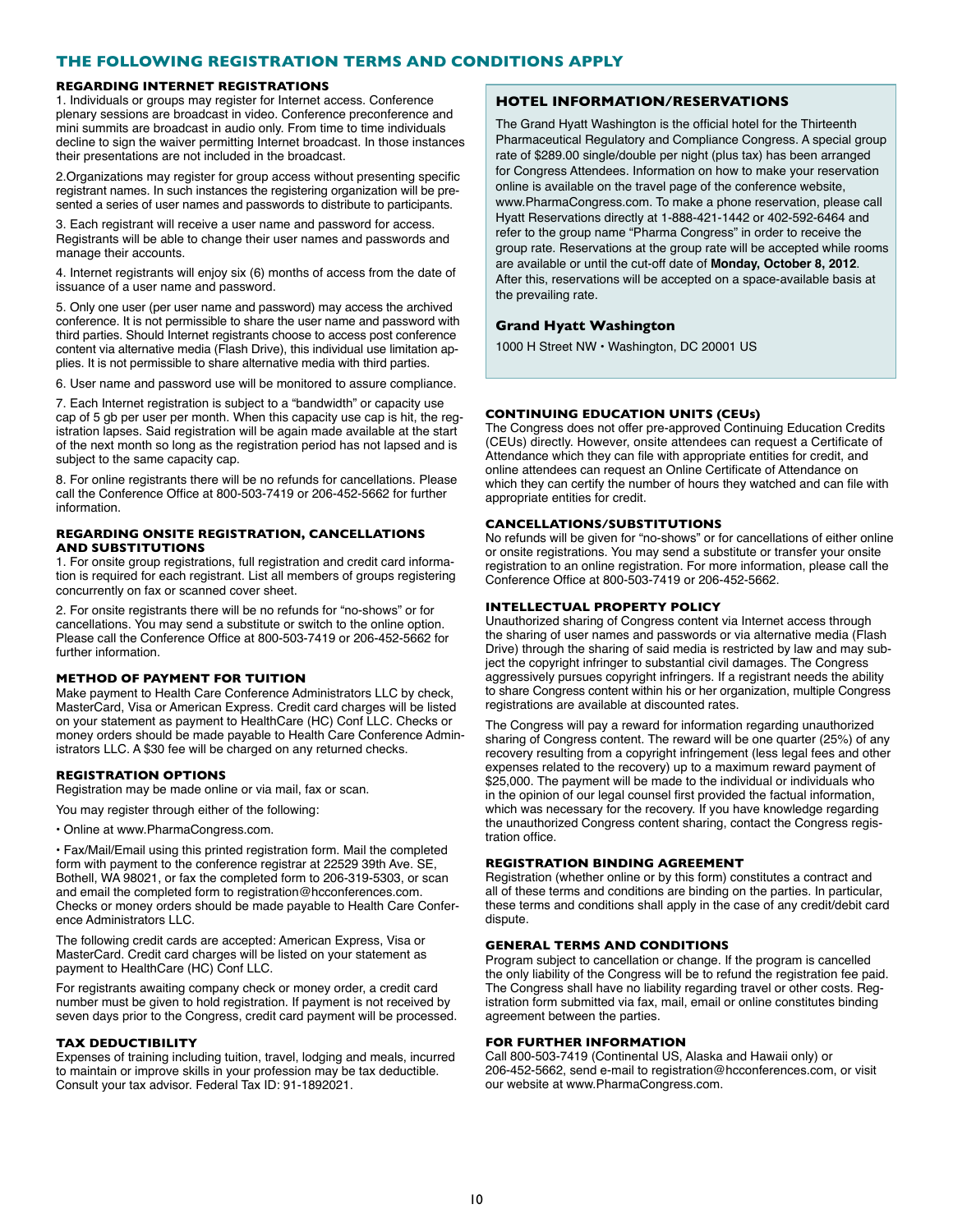## Pharmaceutical Congress **COMPLETE THE FOLLOWING. PLEASE PRINT CLEARLY:**

**HOW TO REGISTER:** Fully complete the form below (one form per registrant, photocopies acceptable). Payment must accompany each registration (U.S. funds, payable to Health Care Conference Administrators, LLC).

ONLINE: Secure online registration at www.PharmaCongress.com.

FAX: 206-319-5303 (include credit card information with registration)

MAIL: Conference Office, 22529 39th Ave SE, Bothell, WA 98021

FOR REGISTRATION QUESTIONS:

PHONE: 800-503-7419 (Continental US, Alaska and Hawaii only) or 206-452-5662, Monday-Friday, 7 AM - 5 PM PST

E-MAIL: registration@hcconferences.com

**NAME** 

SIGNATURE OF REGISTRANT - REQUIRED

JOB TITLE

**ORGANIZATION** 

**ADDRESS** 

CITY/STATE/ZIP

**TELEPHONE** 

E-MAIL

❏ Special Needs (Dietary or Physical)

#### **ONSITE CONFERENCE ATTENDANCE**

Onsite conference registration includes onsite attendance, professional networking, and live interaction with the faculty, plus a conference materials CD.

#### **PRECONFERENCE:**

|                                                                           | 495     |
|---------------------------------------------------------------------------|---------|
| \$                                                                        | 495     |
| \$.                                                                       | 495     |
| £.                                                                        | 495     |
| <b>STANDARD CONFERENCE REGISTRATION</b> (Does not include Preconference): |         |
|                                                                           | \$1,995 |
|                                                                           | \$2,195 |
|                                                                           | \$2,395 |
| PCF*** CONFERENCE REGISTRATION (Does not include Preconference):          |         |
|                                                                           | \$1.695 |
|                                                                           |         |

|                                   | .       |
|-----------------------------------|---------|
| Through Friday, October 5, 2012** | \$1.895 |
| After Friday, October 5, 2012     | \$2.095 |
|                                   |         |

**PCF\*\*\* GROUP REGISTRATION DISCOUNT** (Does not include Preconference): Registrations from the same organization submitted at the same time receive the following discounted rates for conference registration only: ❏ 5 or more — each attendee \$1,595 ❏ 10 or more — each attendee \$1,495

**CONFERENCE ELECTRONIC MEDIA:**

Onsite Attendees — Following the Congress, the audio/video and Powerpoint presentations are made available in the following formats. To take advantage of the discounted prices below, you must reserve media WITH your Congress registration:

❏ Flash Drive (\$129 + \$30 shipping) \$ 159 ❏ 6 months' access on Web \$ 129

#### **SELECT YOUR MINI SUMMITS** (Tues. Nov.6; one from each group):

| Block A: 1:15 pm | оı          | וו ב        | ווו ם     | □ IV       | ΠV          | וע ב         |
|------------------|-------------|-------------|-----------|------------|-------------|--------------|
| Block B: 2:45 pm | O VII       | $\Box$ VIII | $\Box$ IX | $\Box$ X   | ∩ XI        | ⊟ XII        |
| Block C: 4:15 pm | $\Box$ XIII | $\Box$ XIV  | $\Box$ XV | $\Box$ XVI | $\Box$ XVII | $\Box$ XVIII |

#### **TOTAL FOR ALL OPTIONS, ONSITE OR ONLINE:**

Please enclose payment with your registration and return it to the Registrar at Pharma Congress, 22529 39th Ave SE, Bothell, WA 98021, or fax your credit card payment to 206-319-5303.

You may also register online at www.PharmaCongress.com.

❏ Check/money order enclosed (payable to Health Care Conference Administrators LLC)

❏ Payment by credit card: ❏ American Express ❏ Visa ❏ Mastercard

If a credit card number is being given to hold registration only until such time as a check is received it must be so noted. If payment is not received by seven days prior to the Congress, the credit card payment will be processed. Credit card charges will be listed on your statement as payment to HealthCare (HC) Conf LLC.

#### **ONLINE CONFERENCE ATTENDANCE**

Online conference registration includes the live Internet feed from the Conference, plus six months of continued archived Internet access, available 24/7.

| <b>STANDARD RATE</b> (Includes preconferences):                                                                |           |            |  |  |
|----------------------------------------------------------------------------------------------------------------|-----------|------------|--|--|
| Through Friday, September 7, 2012*                                                                             | S.        | 795        |  |  |
| Through Friday, October 5, 2012**                                                                              | \$        | 995        |  |  |
| After Friday, October 5, 2012                                                                                  |           | \$1,195    |  |  |
| <b>PCF INDIVIDUAL REGISTRATION</b> *** (Includes preconferences):<br>Through Friday, September 7, 2012*<br>595 |           |            |  |  |
| Through Friday, October 5, 2012**<br>After Friday, October 5, 2012                                             | \$<br>\$. | 795<br>995 |  |  |
|                                                                                                                |           |            |  |  |

#### **GROUP REGISTRATION:**

Group registration offers the substantial volume discounts set forth below.

All group registrants are enrolled in the full Pharma Congress.

Group registration offers the possibility of implementing a pharma online training program. Group registration permits the organizational knowledge coordinator either to share conference access with colleagues or to assign and track employee conference participation.

| <b>Conference Access:</b> 45 or more \$595 each |                              | 20 or more \$395 each        |
|-------------------------------------------------|------------------------------|------------------------------|
|                                                 | $\Box$ 10 or more \$495 each | $\Box$ 40 or more \$295 each |

See INTELLECTUAL PROPERTY POLICY, page 10.

#### **CONFERENCE ELECTRONIC MEDIA:**

Online attendees — Following the Congress, the audio/video and Powerpoint presentations are made available on a flash drive. To take advantage of the discounted price below, you must reserve media WITH your Congress registration:  $\Box$  Flash Drive (\$129 + \$30 shipping) \$159

(All online attendees automatically receive 6 months access on web.)

\* This price reflects a discount for registration and payment received through Friday, 9/7/12. \*\* This price reflects a discount for registration and payment received through Friday, 10/5/12. \*\*\* To qualify for the PCF member rate an individual must be an employee of a member company of the Pharmaceutical Compliance Forum (PCF).

#### **REGISTRATION BINDING AGREEMENT**

Registration (whether online or by this form) constitutes a contract and all of these terms and conditions are binding on the parties. In particular, these terms and conditions shall apply in the case of any credit/debit card dispute. For online and onsite registrants there will be no refunds for "no-shows" or cancellations.

ACCOUNT #

EXPIRATION DATE SECURITY CODE

NAME OF CARDHOLDER

SIGNATURE OF CARDHOLDER

**PAYMENT** Discount Code: